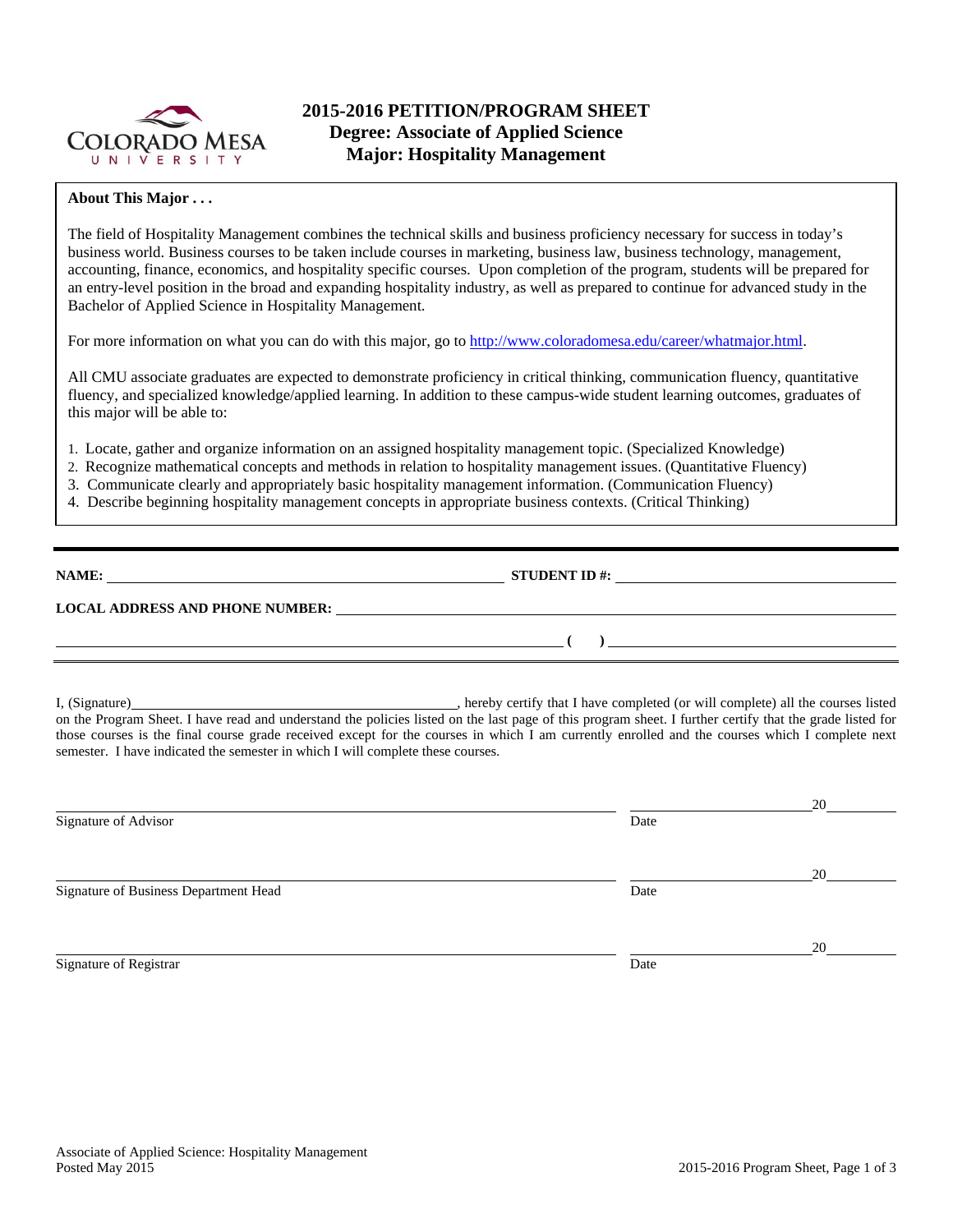#### **DEGREE REQUIREMENTS:**

- Minimum of 60 semester hours total (a minimum of 16 taken at CMU in no fewer than two semesters).
- 2.00 cumulative GPA or higher in all CMU coursework.
- A grade of "C" or higher must be achieved in coursework toward major content area.
- Pre-collegiate courses (usually numbered below 100) cannot be used for graduation.
- Program sheets are for advising purposes only. Because a program may have requirements specific to the degree, check with your advisor for additional guidelines, including prerequisites, grade point averages, grades, exit examinations, and other expectations. It is the student's responsibility to be aware of, and follow, all guidelines for the degree being pursued. Any exceptions or substitutions must be approved by the faculty advisor and Business Department Head.
- When filling out the program sheet a course can be used only once.
- See the "Undergraduate Graduation Requirements" in the catalog for additional graduation information.

**ESSENTIAL LEARNING REQUIREMENTS** (Minimum 15 semester hours) See the current catalog for a list of courses that fulfill the requirements below. If a course is on the Essential Learning list of options and a requirement for your major, you must use it to fulfill the major requirement and make a different selection within the Essential Learning requirement. The Essential Learning capstone course and corequisite Essential Speech course (required for bachelor's degrees) cannot be used as options for the below requirements.

| Course No Title | Sem.hrs Grade Term                                           |   |  |
|-----------------|--------------------------------------------------------------|---|--|
|                 | <b>Communication</b> (6 semester hours)                      |   |  |
|                 | ENGL 111 English Composition                                 | 3 |  |
| ENGL 112        | <b>English Composition</b>                                   | 3 |  |
|                 | <b>Mathematics</b> (Minimum 3 semester hours)                |   |  |
|                 | MATH 113 College Algebra                                     | 4 |  |
| semester hours) | Social Sciences, Natural Science, Fine Arts or Humanities (6 |   |  |
|                 | GEOG 103 World Regional Geography                            | 3 |  |
|                 |                                                              | 3 |  |
|                 | <b>WELLNESS REQUIREMENT</b> (2 semester hours)               |   |  |

| KINE 100 | Health and Wellness |  |  |
|----------|---------------------|--|--|
| KIN A    |                     |  |  |

| Course No Title | Sem.hrs Grade Term |
|-----------------|--------------------|
| Course No Title | Sem.hrs Grade Term |

#### **ASSOCIATE OF APPLIED SCIENCE IN HOPITALITY MANAGMENT: COURSE REQUIREMENTS**

|                     | $\sim$                                      |       |  |
|---------------------|---------------------------------------------|-------|--|
| (48 semester hours) |                                             |       |  |
| <b>ACCT 201</b>     | Principles of Financial Acctg               | 3     |  |
| ACCT <sub>202</sub> | Principles of Managerial Acctg              | 3     |  |
| <b>BUGB 211</b>     | <b>Business Communications</b>              | 3     |  |
| <b>BUGB 231</b>     | <b>Survey of Business Law</b>               | 3     |  |
| <b>CISB 101</b>     | <b>Business Information Technology</b>      |       |  |
| or CISB 205         | <b>Advanced Business Software</b>           | 3     |  |
| <b>CISB 241</b>     | Intro to Business Analysis                  |       |  |
|                     | or STAT 241 Intro to Business Analysis      | 3     |  |
| <b>ECON 201</b>     | Principles of Macroeconomics                | 3     |  |
| <b>ECON 202</b>     | Principles of Microeconomics                | 3     |  |
| <b>MANG 201</b>     | Principles of Management                    | 3     |  |
| <b>MARK 231</b>     | Principles of Marketing                     | 3     |  |
| HMGT 101            | Travel Industry I                           | 3     |  |
| HMGT <sub>200</sub> | Management and Supervisory                  |       |  |
|                     | Skills for the Hospitality Industry         |       |  |
|                     | or CUAR 255 Supervision in the Hospitality  |       |  |
|                     | Industry                                    | 3     |  |
|                     | Select 12 hours from the following courses: |       |  |
| HMGT 211            | <b>Travel Destinations</b>                  | 3     |  |
| HMGT 218            | <b>Housekeeping Operations</b>              | 3     |  |
| HMGT 201            | Management in                               |       |  |
|                     | The Hospitality Industry                    | 3     |  |
| HMGT 241            | Food & Beverage Management 3                |       |  |
| <b>HMGT 296</b>     | Topics                                      | 3     |  |
| <b>CUAR 120</b>     | Wine and Spirits                            | 2     |  |
| <b>CUAR 190</b>     | Dining Room Management                      | 4     |  |
| <b>CUAR 261</b>     | <b>Cost Controls</b>                        | 3     |  |
| <b>CUAR 262</b>     | Purchasing for the Hospitality              |       |  |
|                     | Industry                                    | 3     |  |
| <b>HMGT 299</b>     | Internship                                  | $3-6$ |  |

\*Please see your advisor for requirements specific to this program.